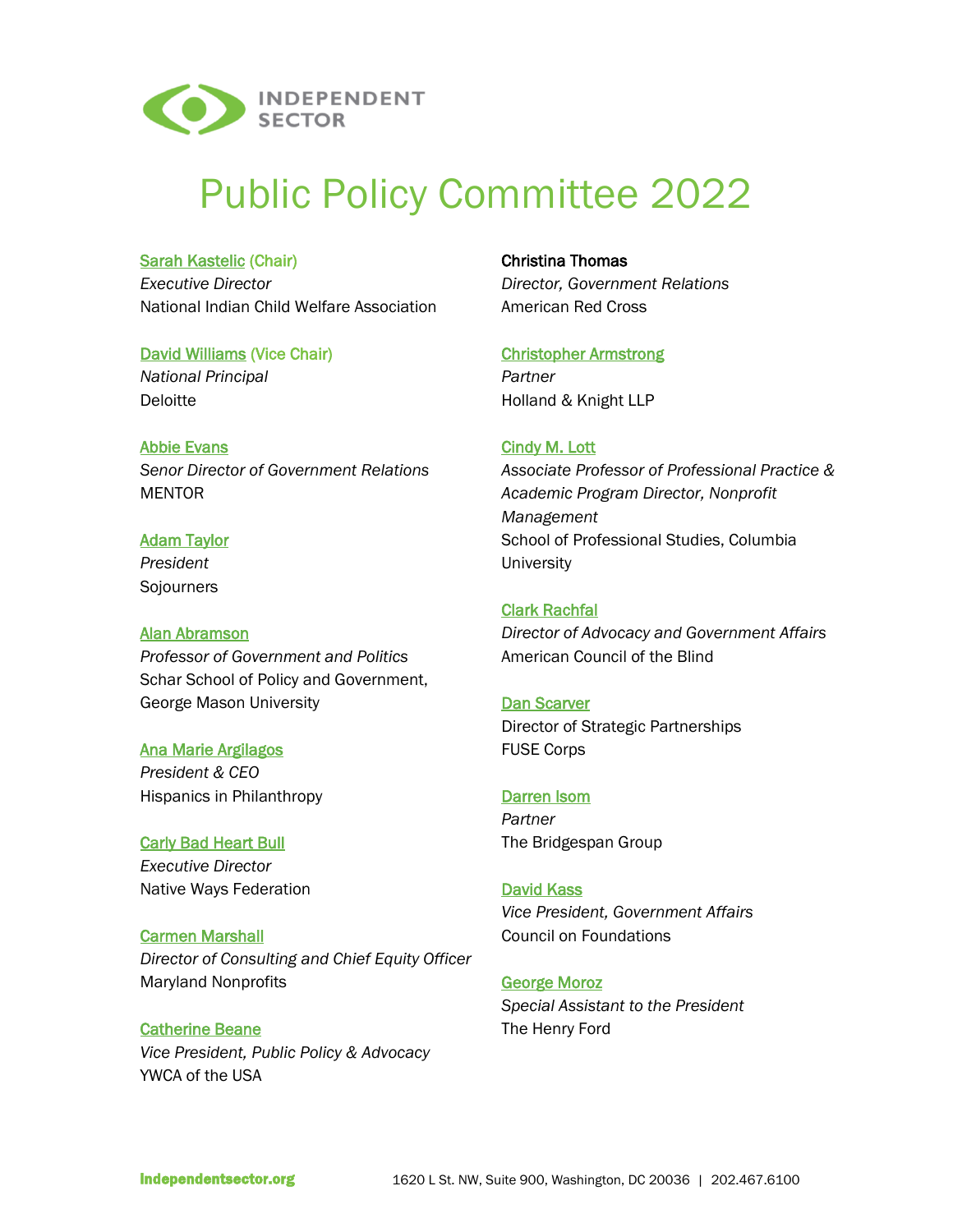[Harold Hancock](https://www.bhfs.com/people/attorneys/g-k/harold-hancock) **Shareholder** Brownstein Hyatt Farber Schreck

[Ilana Levinson](https://www.social-current.org/about/leadership-board/) *Senior Director, Government Relations* Social Current

[Jaci Bertrand](https://www.secf.org/ABOUT/Staff/Jaci#:~:text=Jaci%20guides%20the%20Southeastern%20Council,for%20SECF) *Vice President of Member Engagement* Philanthropy Southeast

**[Jacob Clauson](https://igsymposium.org/speakers/jacob-clauson/)** *Director of Compliance* Fidelity Charitable

**[James Siegal](https://kaboom.org/about/staff)** *Senior Fellow* KABOOM! Inc.

[Janeen Comenote](https://www.nuifc.org/staff) *Executive Director* National Urban Indian Family Coalition

[Josh Davis](https://www.strivetogether.org/insights/team/josh-davis/) *Vice President of Policy & Partnerships* **StriveTogether** 

[Joshua Steinberger](https://tippingpoint.org/who-we-are/our-team) *Chief External Affairs Officer* Tipping Point Community

[Kalia Abiade](https://pillarsfund.org/about/our-team/) *Vice President, Programs* Pillars Fund

[Kristen Harper](https://www.childtrends.org/staff/kristen-harper) *Vice President for Public Policy and Engagement* Child Trends

# [Lewis Faulk](https://www.american.edu/spa/faculty/faulk.cfm)

*Associate Professor Department of Public Administration & Policy* American University

[Lindsay Torrico](https://www.unitedway.org/about/leadership/lindsay-torrico-1) *Senior Director, Policy & Advocacy* United Way Worldwide

[Lucy Salcido Carter](https://www.callutheran.edu/centers/nonprofit/who-we-are/profile.html?id=Lucy.SalcidoCarter) *Public Policy Director* **CalNonprofits** 

[Marco A. Davis](https://chci.org/staff-member/marco-a-davis-2/) *President & CEO* Congressional Hispanic Caucus Institute

[Maria Yuan](https://www.fearlesscommunicators.com/maria-yuan/) *Founder*

*IssueVoter*

[Marie Ellis](https://www.minnesotanonprofits.org/about-mcn/staff/marie-ellis) *Public Policy Director* Minnesota Council of Nonprofits

[Mirae Kim](https://miraekim.net/) *Associate Professor of Nonprofit Studies* Schar School of Policy and Government, George Mason University

[Murray Chanow](https://upbring.org/teammembers/murray-chanow/) *Senior Vice President of Public Affairs* Upbring

[Narric Rome](https://www.americansforthearts.org/about-americans-for-the-arts/staff/narric-w-rome) *Vice President of Government Affairs and Arts Education* Americans for the Arts